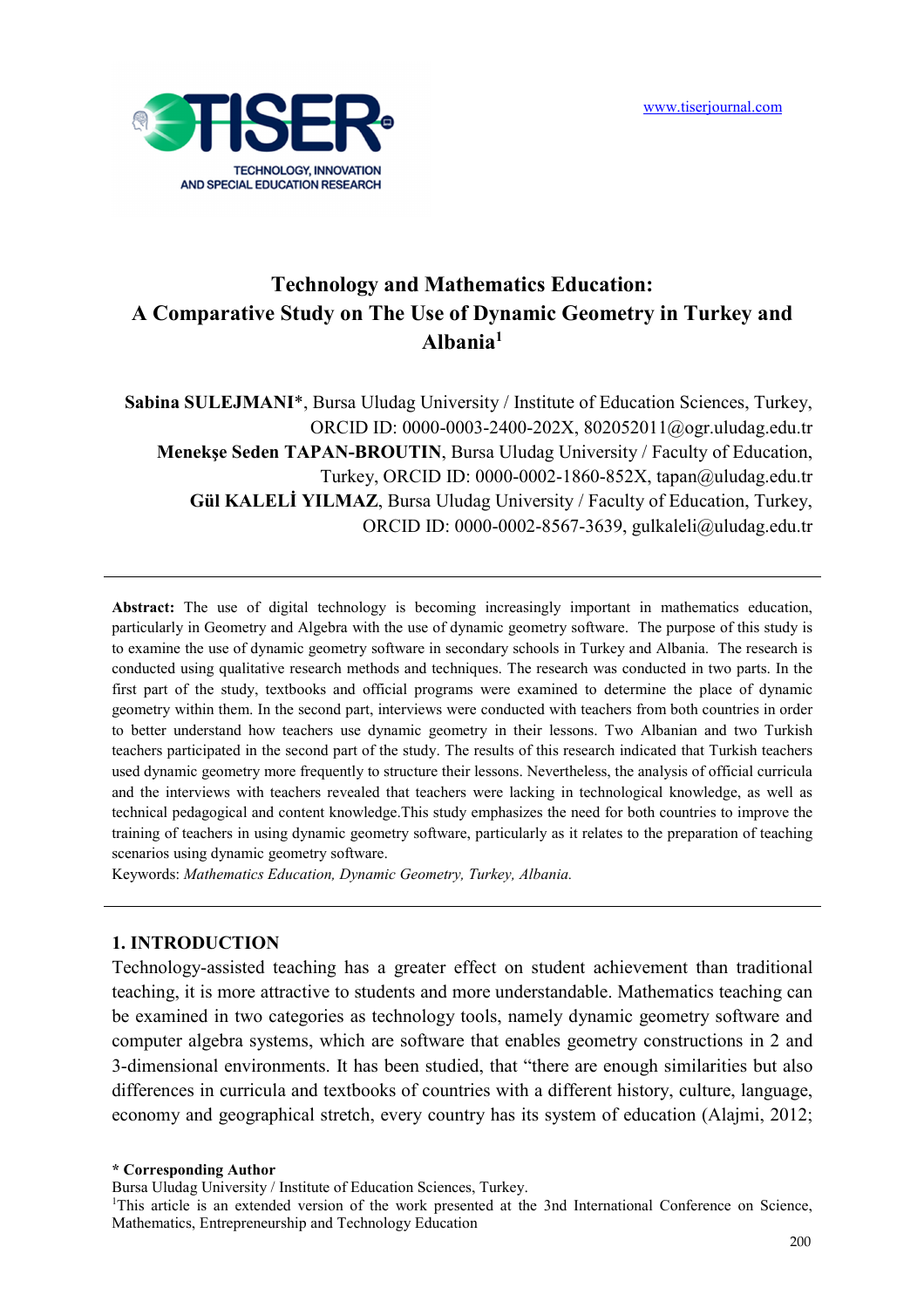Charalambous, Delaney, Hsu & Mesa, 2010; Cheng & Wang, 2012; Delaney, Charalambous, Hsu & Mesa, 2007; Erbaş, Alacalı & Bulut, 2012; Özer & Sezer, 2014)".

This study analysis textbook and official programs concerning the place of dynamic geometry in Turkey and Albania. "By considering the textbooks as an important part of classroom life, as very important tools for quality assurance (Nicol & Crespo, 2006; Pehkonen, 2004) and as an important indicator that enable students to reflect on school curricula (Erbaş, Alacalı & Bulut, 2012)". Teaching and learning influence textbooks, that make curriculum important in educational life. "The effective use of personal computer technology in supporting mathematics curricula is in the hands of teachers. Teachers need to know more about the use of technology, which can be found in various textbooks, teaching materials, and other sources of information." (Oldknow, 2000). One of the principal elements of the teaching and learning environment in our society is the teacher. Hence the teacher must be trained in the use of new technological tools and resources to help students to be more creative. Technological knowledge cannot be isolated from content knowledge. "Effective mathematics teaching requires an understanding of how technology is related to the pedagogy and mathematics" (Hughes, 2005).

Today, although different constructions can be made with different tools such as computer software, constructions made with compass and ruler correspond to the constructions that emerge with the axioms in Euclidean geometry; constructions made with compass and ruler ensure the maturation of geometric constructions in the mind (Sezen, 2007). It is mentioned that there are different types of comprehension of geometric figures from different angles. These different types of comprehensions affect the performance of mathematical operations (Duval 1994; cited in Tapan-Broutin, 2016). We can examine the use of technology in mathematics education in three categories: general technological tools, math-making tools, and mathematics teaching technological tools (Köse, 2008).

The studyimed to examine the basic geometric problems in using dynamic geometry software and to reveal the teachers' opinions about this subject. The teacher encourages students to think creatively and orients problems in teaching mathematics through the use of GeoGebra. GeoGebra software provides a perfect link between math books and "Information Technology" (IT) textbooks and desirable environments for problem-solving situations. It is primally focused on secondary schools, in order to improve students' skills and help them develop a concept from geometry, algebra, and calculus. Math teachers have begun to use these systems to organize math learning, but even further, most math curricula are not taking advantage of the available new technology. The software can be used as a learning and as a teaching tool, also can be actively used at home or in the classroom for mathematical experiments and discover more for mathematic problems.

According to the opinions received from the teachers, the teachers stated that they can easily apply this software in various mathematical and geometric subjects in the classroom, among which the most important are geometric constructions. In order to teach Mathematics lessons in a better-quality day by day, different teaching methods and activities are offered by comparing different countries. Today, the examination and comparison of curricula and textbooks applied in different countries have an important place among comparative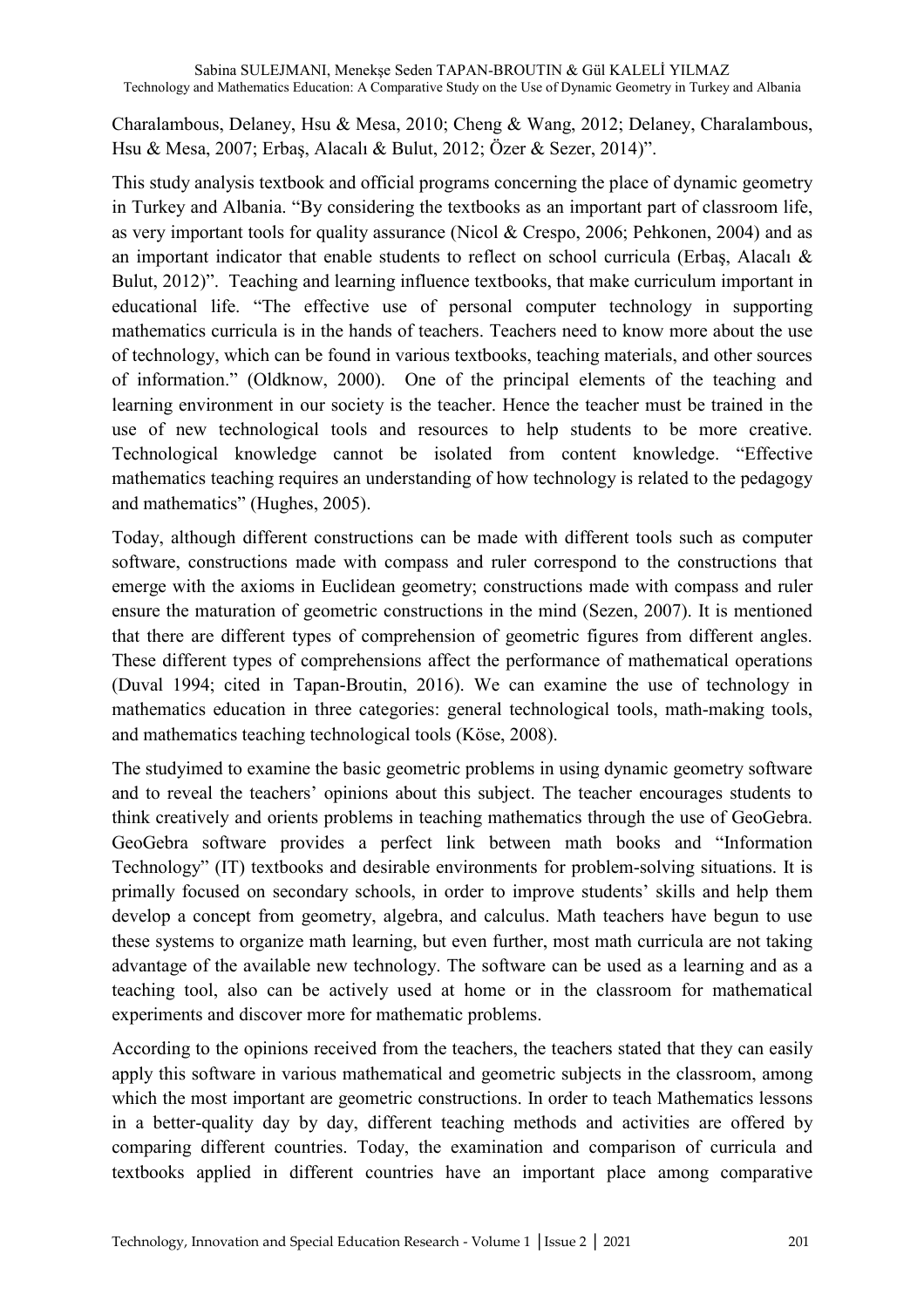education studies (Böke, 2002; Kayhan, 2007). As a result of the literature review, while previous studies compared countries such as Finland, Japan, and Singapore (Erbilgin & Boz, 2013), Kazakhstan (Khalidova, Tapan-Broutin, 2017), etc. comparing with Turkey, no comparative analysis was found with Albania. It is thought that this study may contribute to the literature.

In this study, similarities and differences were determined by the comparative analysis of Turkish and Albanian mathematics textbooks and programs. This study aims to examine the use of dynamic geometry software in secondary schools in Turkey and Albania. It is aimed to investigate the use of dynamic geometry software and its place in curricula.

This research offers a comparative analysis of mathematics curricula for the 6th grades of Secondary Schools in Albania and Turkey by comparing teaching plans and curricula (teaching programs). The research problems of this study are the following:

- 1. What are the differences and similarities of mathematics curriculum systems and teaching programs of the 6th grade of Albania and Turkey?
- 2. What are the differences and similarities in the teaching programs?
- 3. What is the place of dynamic geometry usage in textbooks and in curricula in Albania and Turkey?
- 4. What are the views of mathematics teachers about the use of dynamic geometry curricula in Albania and Turkey?

# **2. METHODOLOGY**

This section contains information about the research model, data collection sources, data collection, and evaluation.

## *2.1. Model of Research*

A qualitative research method was used in this study, which includes the comparative analysis of Turkey and Albania Elementary Mathematics Textbooks. Yıldırım and Şimşek (2005) define qualitative research as "a type of research in which qualitative data collection methods such as observation, interview, and document analysis are used, and a qualitative process is followed to reveal perceptions and events in a natural environment in a realistic and holistic manner". In this study, the document analysis model of the qualitative research method was used. The document analysis model includes the analysis of written materials that contain information about the phenomenon or phenomena that are aimed to be investigated. In this study, a descriptive analysis of the data was made. In the descriptive analysis, the data obtained according to the framework created earlier is read and organized. The edited data is identified and supplemented where necessary with direct citations (Strauss & Corbin, 2008). In the study, the data were summarized and interpreted according to the previously determined themes.

## *2.2. Data Collection Resources*

As data collection sources in the research, the 6th-grade mathematics textbook was used by the Ministry of National Education in Turkey and the 6th-grade mathematics textbook was used by the Ministry of National Education in Albania. Mathematics textbooks were examined based on the curriculum. Google advanced search engine and Higher Education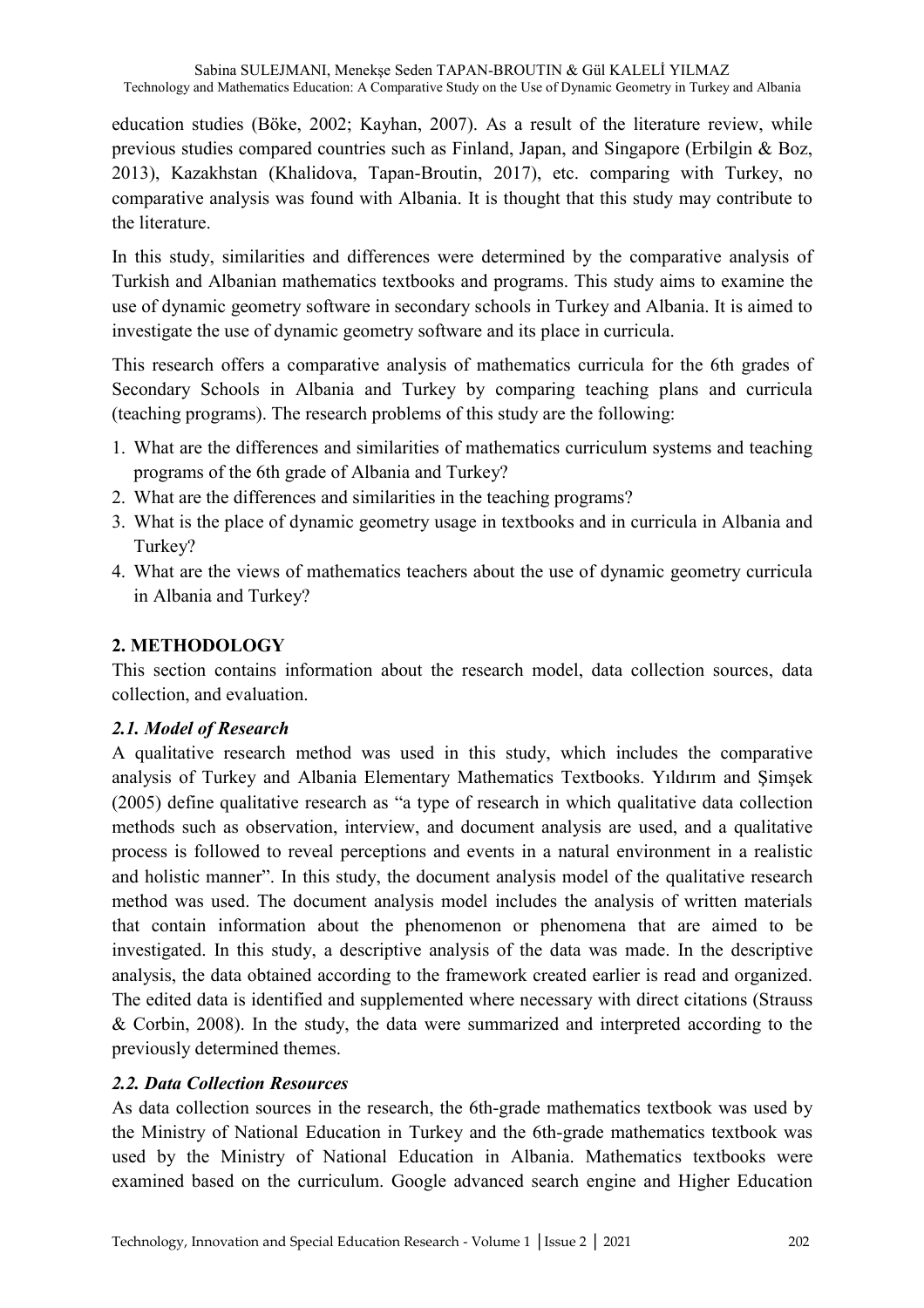Council (HEC) of national thesis centre; "Technology", "mathematics education", "Geogebra", "teacher", "Turkey" and "Albania" scanning with keywords were made. Open questions were asked to the teachers, so we gathered information about whether dynamic geometry was used in teaching or not. The data is open-ended questions form consisting of 10 questions in total. Besides that, the curriculum in Albania and Turkey was examined through scanning.

#### *2.3. Data Collection and Evaluation*

In this study, two different curricula of primary school 6th-grade mathematics textbooks approved by the Ministry of National Education of Turkey and Albania were evaluated. In the process of interpreting the data, they interpreted each unit separately and compared these interpretations.

### **3. FINDINGS**

In this section, the distribution of the themes used in the studies comparing the mathematics curriculum of Turkey and Albania by country is examined.

"The role of the curriculum in higher education is quite important for the provision of quality and relevant educational programs to the students. Regardless of sizes, types or origins, the curriculum is considered the heart and soul of all educational institutions" (Khan & Law, 2015).

The new technology in the mathematic curriculum must be constructed including activities that help students and teachers to have efficient lessons. In the first part, we will analyze textbooks and official programs concerning the place of dynamic geometry. In a second part, interviews were carried out with teachers from both countries in order to better understand the use that teachers make of dynamic geometry in their lessons. The mathematic program aims to equip students with mathematical thinking patterns, basic mathematical ideas, and structures, as well as to develop their computational and problem-solving skills in everyday life. Sixth-grade mathematic program, during implementation: selects and implements problem-solving strategies; makes observations, investigations, which help in understanding knowledge and mastering mathematical skills; communicates his mathematical thinking by observing mathematical symbols; creates presentations of mathematical concepts by linking them and applies them to problem-solving.

#### *3.1. Comparing Turkish and Albanian Mathematics Curriculum*

In this section, studies comparing the mathematics curriculum implemented in Turkey and Albania between the years 2020-2021 are examined. In some studies, it was noted that more than one country was compared at the same time, but in this study, only two countries were compared. Information on mathematics teaching plans for the observed grade in secondary schools in Turkey and Albania is presented in the following table.

| Country | <b>Number of Weekly</b><br><b>Classes</b> | Number of<br><b>Annually Classes</b> | <b>Grades</b> |
|---------|-------------------------------------------|--------------------------------------|---------------|
| Turkey  |                                           | 180                                  |               |
| Albania |                                           | 140                                  |               |

**Table 1.** *The Mathematics Teaching Plan of Albania and Turkey*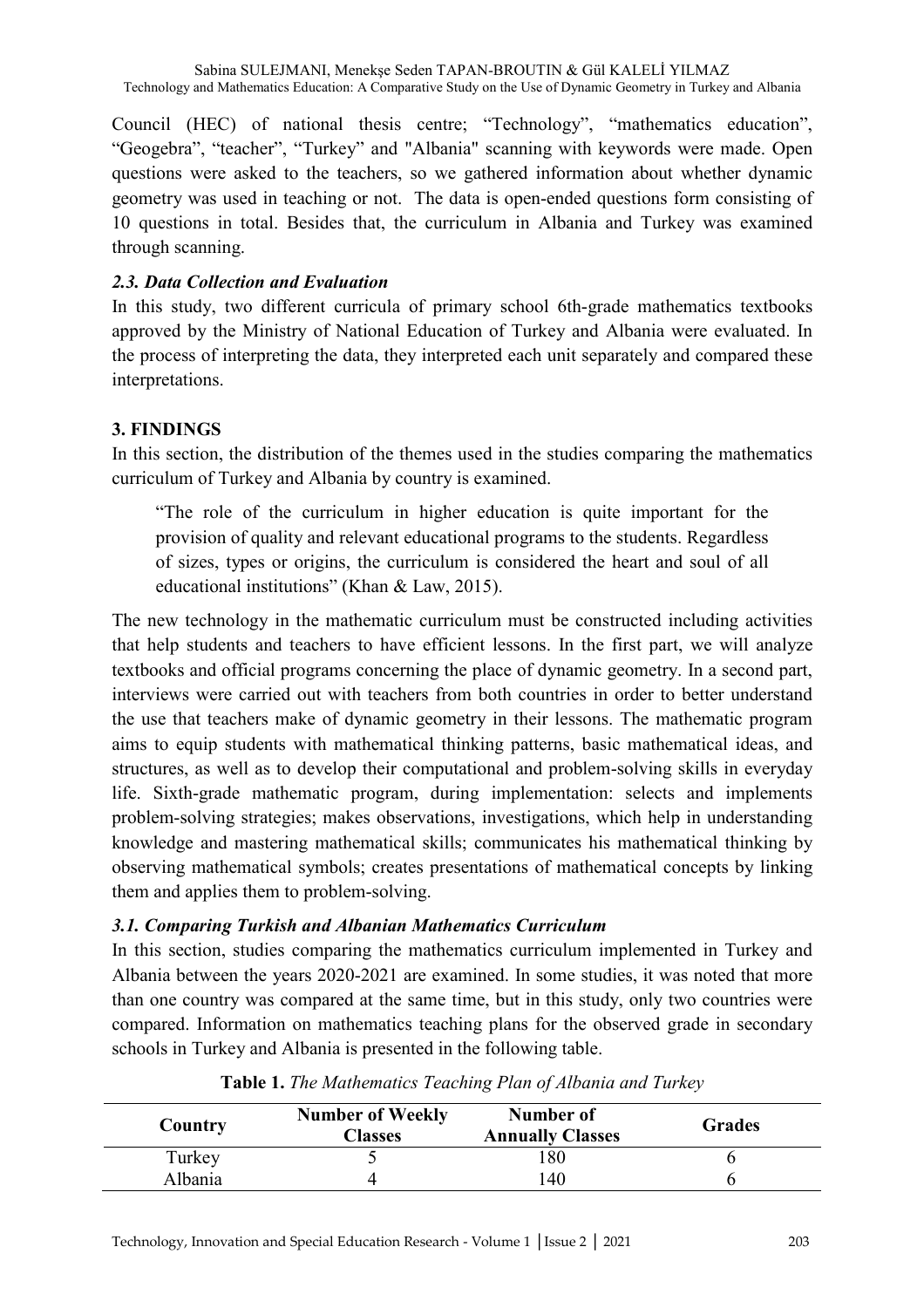Albania has a national curriculum but any of fifteen commercial series of textbooks may be used in Albanian schools. In Albania, the number of school days in a school year in compulsory education is 180 days 36 school weeks, from that 35-week teaching and 1-week extra curriculum activities. Teaching time in Albania is the same, so 5 days per week. The mathematics course is developed for 35 teaching weeks with 4 hours each (45 minutes), so a total of 140 hours for each class.

And the mathematic course in Turkey is developed for 36 teaching weeks with 5 teaching hours each (40 minutes), which is a total of 180 hours. The math program specifies the weight (suggested hours) of each topic for the sixth grade. The number of suggested hours for each topic is equal to the number of annual hours defined in the Basic Education Curriculum. The distribution of hours is intended to orient the users of the program to the weight that each topic occupies concerning the total annual hours.

| Country | <b>Period</b>      |
|---------|--------------------|
| Turkey  | 12 years $(4+4+4)$ |
| Albania | 9 years $(5+4)$    |
|         |                    |

**Table 2.** *Compulsory Education Period in Albania and Turkey*

Compulsory education in Albania starts for children aged 6-7 years and lasts for 9 years. In all cantons, it is composed of the primary and secondary cycle of the first degree. School attendance is compulsory for both locals and immigrant children. Tuition is free and books are free until the fourth grade. School results will be assessed with grades, graded assessment, or learning reports. The grading scale ranges from 1 to 6 (6 is the best grade, 4 is sufficient, and below 4 is not sufficient. The grading scale consists of: very good, good, sufficient, and not enough.

In Turkey, compulsory education starts for children aged 6 years and students are last for 12 years, 4 years of Primary School, 4 years of Secondary School, and 4 years of High School. They are placed in schools by making a central examination at the end of each stage without any direction. Textbooks are distributed to students free of charge by the Ministry of National Education since the academic year of 2003-2004. From the beginning till now, 2.850.288.456 free textbooks have been delivered to our students for sixteen years.

Those who get high scores in these exams are placed in schools that provide qualified education, while students who fail in the exam are placed in schools where vocational education is given.

| <b>Learning Area</b>              | <b>Turkey</b> | Albania |
|-----------------------------------|---------------|---------|
| Number                            | 101           | 80      |
| Algebra and function              |               | 10      |
| Geometry & Measurements           | 58            | 42      |
| <b>Statistics and Probability</b> |               |         |
| Total                             | 180           | 140     |

**Table 3.** *The Hours of the Sub-Learning Areas of the 6th Grade Geometry Learning Area*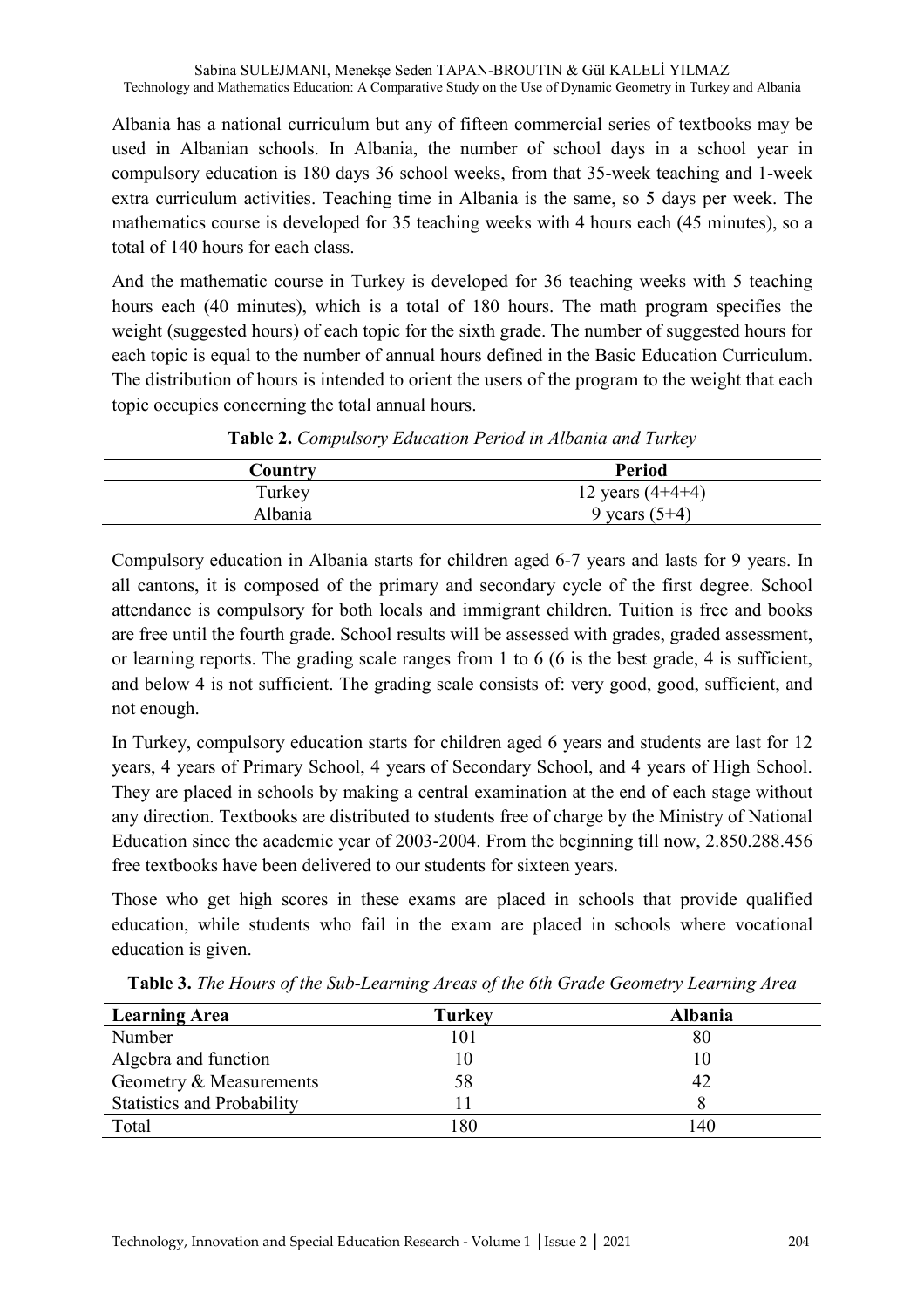In Albania Secondary School Mathematics Teaching Program consists of five learning areas: Number; Measurements; Geometry; Algebra and function; Statistics and probability. And in Turkey Secondary School Mathematics Teaching Program consists of five learning areas: Numbers and Operations, Algebra, Geometry and Measurement, Data Processing, and Probability.

In the table is detected the difference of the course schedule, also the difference in the course time. The annual plan in Albania is drafted according to the Oxford textbook on mathematics and contains all the knowledge foreseen in the program for 140 hours. The annual plan in Turkey is prepared according to the curriculum of the courses in the weekly course schedules of formal and non-formal education institutions affiliated with the Ministry of National Education. Also, we see a difference of course time between Turkey and Albania on Geometry and Measurement part, there is a difference of 16 hours. Now we will see the difference in the curriculum in the geometry section.

# *3.2. Findings Related to the Similarities and Differences Between the Sub-Learning Domains of the Geometry Learning Area in the 6th Grade Mathematics Curriculum in Turkey and Albania*

In this section, the similarities and differences between the sub-learning fields of the geometry learning field in the 6th-grade mathematics curriculum in Turkey and Albania are examined, and the findings are presented in Table 4.

| <b>Learning Area</b> | <b>Sub Learning Area of Turkey</b> | <b>Sub Learning Area of Albania</b> |
|----------------------|------------------------------------|-------------------------------------|
|                      | Angles                             | Length, mass, time, angles          |
|                      | Measuring Area                     | Perimeter and surface               |
| Geometry and         | Circle                             | Volume                              |
| Measurement          | Geometric Objects                  | Geometry in plan                    |
|                      | Measuring Liquid                   | Geometry in space                   |
|                      |                                    | Geometric transformations           |

**Table 4.** *Sub-Learning Areas of 6th Grade Learning Areas in Turkey and Albania*

When Table 4 is examined, it is seen that there are differences between the sub-learning areas of geometry and measurement learning in the 6th-grade mathematics curriculum of the countries. It is observed that the number of sub-learning areas in the Turkish program is less than the Albanian program.

While the sub-learning areas are given in more detail in the Turkish program, the sublearning areas in the Albanian program are more general and combined into a single sublearning area. Since "Measurement" and "Geometry" in Albania are separate learning areas, they are normally separate sub-areas, but in Turkey "Geometry and Measurement" belong to a single learning area together.

"Length, mass, time, angles" and "Perimeter and surface" sub-learning areas in the Albanian curriculum are included in the "Area Measurement" sub-learning areas in the Turkish curriculum. The "Volume" sub-learning domain is included in the "Liquid Measurement" sub-learning domain in the Turkish curriculum. If we look at the sub-learning areas of the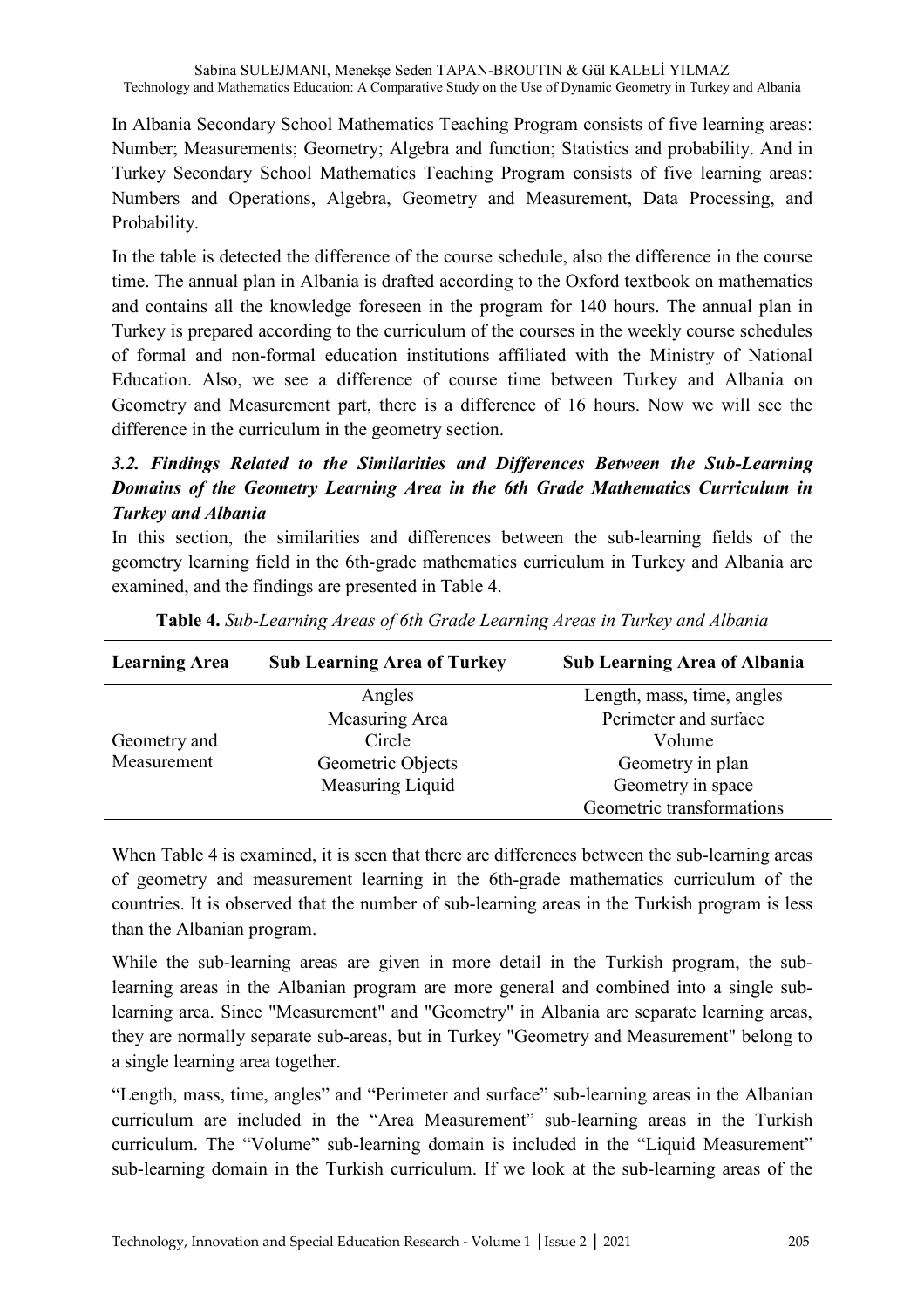geometry learning area, the "Plane geometry" sub-learning area is located in the "Angles" sub-learning area in the Turkish curriculum. "Geometry in Space" and "Geometric transformations" sub-learning domains are included in the "Geometric Objects" sub-learning domain in Turkey.

In addition, the sub-learning area that is in the Turkish curriculum but not in the Albanian curriculum is "Circle". In other words, it can be said that the number of sub-learning areas covered in the Turkey and Albania program is small, but the content is wide.

# *3.3. Findings Related to the Similarities and Differences in the Number and Content of the Geometry Learning Field in the 6th Grade Mathematics Curriculum in Turkey and Albania*

In this section, the similarities and differences in terms of the number and content of the achievements of the geometry learning field in the 6th-grade mathematics curriculum of Turkey and Albania are examined, and the findings are presented in Table 5.

| <b>Turkey</b>                                                                                                                                                                                       | <b>Albania</b>                                                                                                               |
|-----------------------------------------------------------------------------------------------------------------------------------------------------------------------------------------------------|------------------------------------------------------------------------------------------------------------------------------|
| 6th Class Achievements                                                                                                                                                                              | <b>6th Class Achievements</b>                                                                                                |
| M6.3 Geometry and Measurement                                                                                                                                                                       | <b>Measurement</b>                                                                                                           |
| M6.3.1 Angles                                                                                                                                                                                       | Length, mass, time, angles                                                                                                   |
| M6.3.1.1 Knows the angle, the formation of two rays<br>with the same starting point, and shows it with a<br>symbol.                                                                                 | -Choosing the appropriate unit and tool to measure in<br>a specific case.                                                    |
| M6.3.1.2 Draws an angle equivalent to an angle.                                                                                                                                                     | -Exchange of units of measurement (kg with g; km, m,<br>cm, mm) with decimal numbers up to three digits after<br>the comma.  |
| M6.3.1.3 Explores properties of adjacent,<br>complementary, supplementary, and opposite angles;<br>Solves related problems.                                                                         | -Approximate forecast of measuring activity in cm or<br>nearest mm.                                                          |
| M6.3.2 Measuring Area                                                                                                                                                                               | -Drawing and measuring a segment.                                                                                            |
| M6.3.2.1 Creates the area relation of the triangle,<br>solves the related problems.                                                                                                                 | -Units of measuring time (seconds, minutes, hours,<br>days, weeks, months, years, decades, centuries) and<br>their exchange. |
| M6.3.2.2 Creates the area relation of the<br>parallelogram, solves the related problems.                                                                                                            | -Watch with a 24-hour system.                                                                                                |
| M6.3.2.3 Recognizes area measurement units convert<br>m2-km2-cm2-mm2 units to each other.                                                                                                           | -Table schedules with the 24-hour system.                                                                                    |
| M6.3.2.4 Recognizes land measurement units and<br>associates them with standard area measurement units.                                                                                             | -Calendars.                                                                                                                  |
| M6.3.2.5 Solves the problems related to the area.                                                                                                                                                   | -Time in different areas of the world.                                                                                       |
| M6.3.3 Circle                                                                                                                                                                                       | -Reporter for measuring angles                                                                                               |
| M6.3.3.1 Recognizes the center, radius, and diameter<br>by drawing a circle.                                                                                                                        | <b>Perimeter and surface</b>                                                                                                 |
| M6.3.3.2 Determines by measuring that the ratio of the<br>length of a circle to its diameter is a constant value.                                                                                   | - Formula for the perimeter and area of a square.                                                                            |
| M6.3.3.3 Solves problems that require calculating the<br>length of a circle given the diameter or radius.                                                                                           | - Formula for the perimeter and surface of the<br>rectangle.                                                                 |
| M6.3.4 Geometric Objects                                                                                                                                                                            | - The surface of an irregular figure.                                                                                        |
| M6.3.4.1 Understands that the number of unit cubes<br>placed inside the rectangular prism is the volume of<br>that object, calculates the volume of the given object<br>by counting the unit cubes. | - The surface of a simple composite figure.                                                                                  |

**Table 5.** *Turkey and Albania 6th Grade Geometry Learning Outcomes*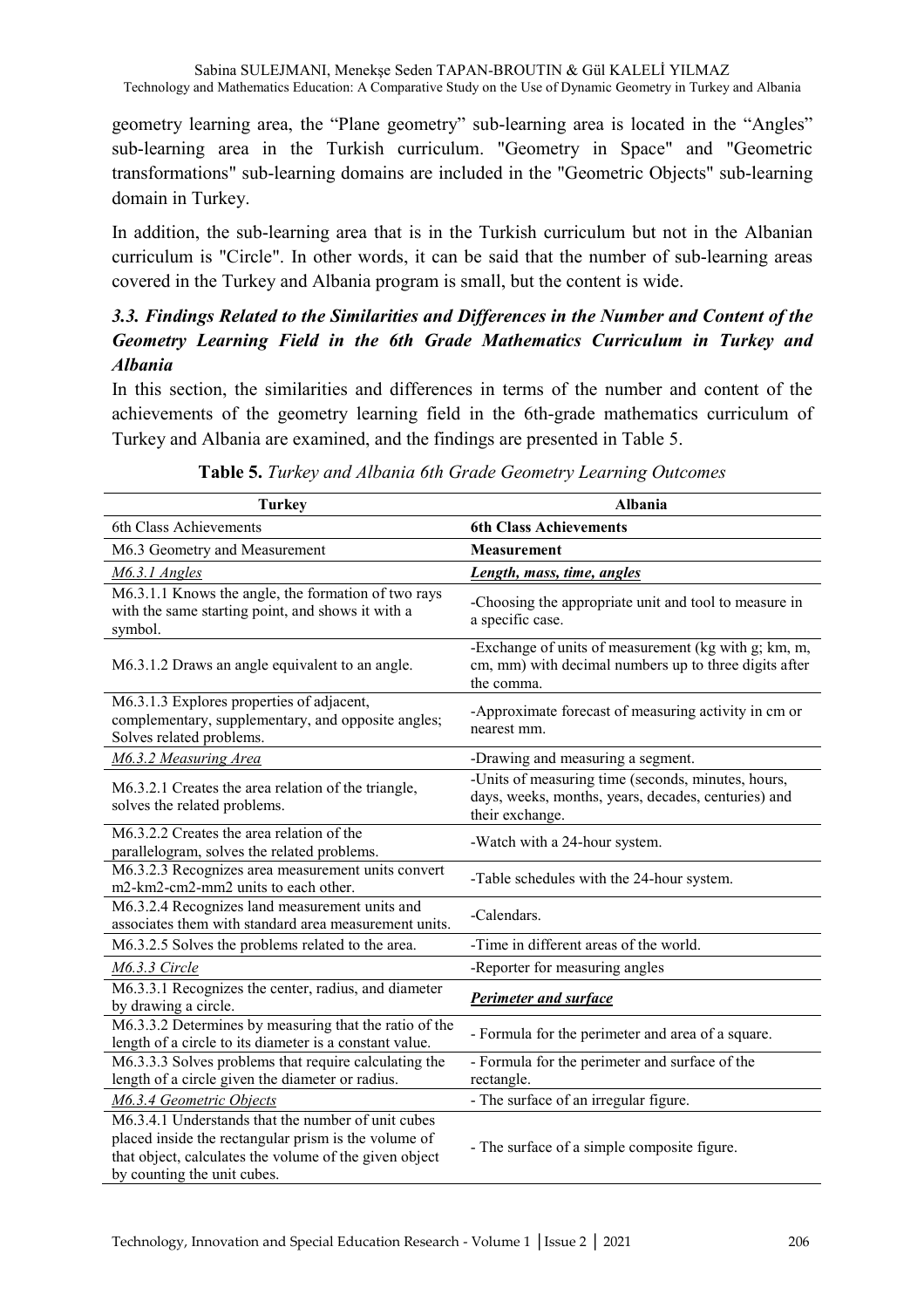| <b>Turkey</b>                                                                                                                                                                                                             | <b>Albania</b>                                                                                                                          |
|---------------------------------------------------------------------------------------------------------------------------------------------------------------------------------------------------------------------------|-----------------------------------------------------------------------------------------------------------------------------------------|
| M6.3.4.2 Different rectangular prisms with a given<br>volume measure form their prisms with unit cubes,<br>explain that the volume is the product of the base area<br>and the height, because it is grooved.              | <b>Volume</b>                                                                                                                           |
| M6.3.4.3 Recognizes standard volume measurement<br>units and converts between cm3, dm3, m3 units.                                                                                                                         | - Use of units of measurement of volume erliters and<br>ermilliliters and their exchange.                                               |
| M6.3.4.4 Creates the volume relation of a rectangular<br>prism, solves related problems. Can benefit from<br>information and communication technologies, for<br>example, three-dimensional dynamic geometry<br>software.  | Geometry<br>Geometry in the plan                                                                                                        |
| M6.3.4.5 Estimate the volume of a rectangular prism.                                                                                                                                                                      | -Polygons and their classification.                                                                                                     |
| M6.3.5 Measuring Liquid                                                                                                                                                                                                   | -Rectangle (rhomboid, parallelogram, rectangle,<br>square, trapezoidal) properties of angles and ribs<br>without proof.                 |
| M6.3.5.1 Recognizes liquid measuring units and<br>converts them to each other.                                                                                                                                            | -Drawing of narrow angles and wide angles (from 90<br>to 180).                                                                          |
| M6.3.5.2 Relates liquid measuring units to volume<br>measuring units. Heat measurement units are<br>associated with volume measurement units,<br>emphasizing that liquid measurements are special<br>volume measurements. | -The sum of the angles of a triangle is 180.<br>Geometry in space<br>-Description of geometric bodies according to their<br>properties. |
| M6.3.5.3 Solves problems related to liquid measuring<br>units.                                                                                                                                                            | -Elements of geometric bodies (faces, ribs, roofs).                                                                                     |
|                                                                                                                                                                                                                           | <b>Geometric transformations</b>                                                                                                        |
|                                                                                                                                                                                                                           | -Using coordinates in the coordinate grid.                                                                                              |
|                                                                                                                                                                                                                           | -Finding the coordinates of a figure during symmetry,<br>displacement, and rotation 90.                                                 |

**Table 5 (continued).** *Turkey and Albania 6th Grade Geometry Learning Outcomes*

According to Table 5, it is seen that the two programs have a similar approach as a result of the comparison of the mathematics curriculum in Turkey and Albania in terms of their achievements. Behaviors that should be taught to students in both programs are expressed in short, clear, and extended sentences. In Turkey, achievements are listed under each subject, each class has its code, learning area, and sub-learning area. There is no such code in Albania, but in general, the achievements in sub-learning are listed.

On the other hand, the Turkish program includes 19 learning outcomes in 5 sub-learning areas under the "Geometry and Measurement" learning area. In Albania, sub-learning areas and achievements are also more. In the Albanian program, Measurement and Geometry are divided into two separate learning areas; "Measurement" has three sub-learning domains and "Geometry" has three sub-learning domains. It has been seen that there are 23 gains in the Albania program, which is more than in the Turkish program. Therefore, since there is a "Geometry and Measurement" learning area in Turkey and there is a "Geometry" and "Measurement" learning area in Albania, in this study, the achievements were compared qualitatively, not quantitatively, and an example comparison is presented in Table 6.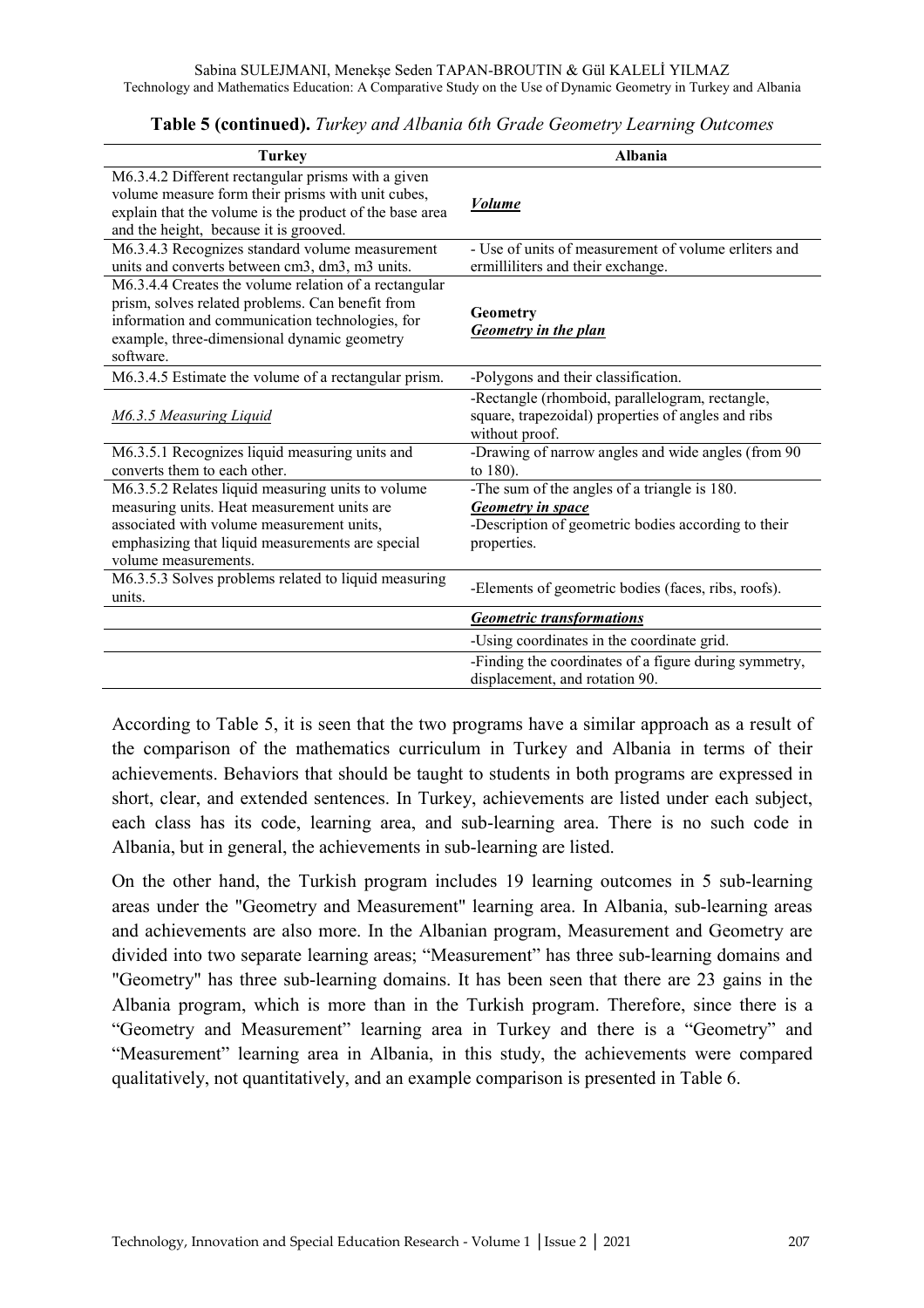| <b>Turkey</b>                                                                                                                                                                                                               | Albania                                                                                                                      |
|-----------------------------------------------------------------------------------------------------------------------------------------------------------------------------------------------------------------------------|------------------------------------------------------------------------------------------------------------------------------|
| $M6.3.3$ Circle                                                                                                                                                                                                             | <b>Geometric transformations</b>                                                                                             |
| M6.3.3.1 Recognizes the center, radius, and diameter<br>by drawing a circle.                                                                                                                                                | -Using coordinates in the coordinate grid.                                                                                   |
| M6.3.3.2 Determines by measuring that the ratio of the<br>length of a circle to its diameter is a constant value.                                                                                                           | -Finding the coordinates of a figure during symmetry,<br>displacement and rotation 90.                                       |
| M6.3.3.3 Solves problems that require calculating the<br>length of a circle given the diameter or radius.                                                                                                                   |                                                                                                                              |
| M6.3.1 Angles                                                                                                                                                                                                               | Length, mass, time, angles                                                                                                   |
| <b>M6.3.5 Measuring Liquid</b>                                                                                                                                                                                              | -Units of measuring time (seconds, minutes, hours,<br>days, weeks, months, years, decades, centuries) and<br>their exchange. |
| M6.3.5.1 Recognizes liquid measuring units and<br>converts them to each other.                                                                                                                                              | -Watch with a 24-hour system.                                                                                                |
| M6.3.5.2 Relates liquid measuring units to volume<br>measuring units. Heat measurement units are<br>associated with volume measurement units,<br>emphasizing that liquid measurements are a special<br>volume measurements. | -Table schedules with 24-hour system.                                                                                        |
| M6.3.5.3 Solves problems related to liquid measuring<br>units.                                                                                                                                                              | -Calendars.                                                                                                                  |

**Table 6.** *A Sample Comparison of the Achievements of the 6th Grade Geometry Learning Area in Turkey and Albania*

In the Turkey program "Angles" sub-learning area is included and in the Albania program there is the "Length, mass, time, angles" sub-learning area, in which length, mass, and time are not included in the Turkey program. The "Circle" sub-learning area in the 6th grade is not included in the Albanian curriculum. While the Albanian program includes the subject of "Report. Reporters with Exercises", using appropriate tools and materials such as compass, ruler, square, creating/drawing planar figures in the Cartesian coordinate system, and using heuristic strategies, it is seen that these achievements are not included in the Turkish program at the level of achievement. These gains appear as different gains of Albania and Turkey.

In 2015 in Albania, 5800 tablets were purchased and this project aimed at creating digital classrooms initially in 60 high schools in the country and equipping 120 classrooms with tablets, and then extending the investment to all schools in the country. From the global Covid 19 pandemic all this investment was not in operation, this project failed.

|                                                                                                  | Albania                                                                                                                                                                                                                     | <b>Turkey</b>                                                                                                        |
|--------------------------------------------------------------------------------------------------|-----------------------------------------------------------------------------------------------------------------------------------------------------------------------------------------------------------------------------|----------------------------------------------------------------------------------------------------------------------|
| Age                                                                                              | A1:33                                                                                                                                                                                                                       | T1:35                                                                                                                |
|                                                                                                  | A2:38                                                                                                                                                                                                                       | T2:39                                                                                                                |
| City                                                                                             | Shkoder                                                                                                                                                                                                                     | <b>Bursa</b>                                                                                                         |
| Grade                                                                                            | A1 & A2 : 6th grade                                                                                                                                                                                                         | T1 $&$ T2: 6th grade                                                                                                 |
| School                                                                                           | A1 $&$ A2 : state school                                                                                                                                                                                                    | T1 & T2: state school                                                                                                |
| 1. What training did you receive on<br>the use of digital technologies for<br>teaching? Explain? | A1: We had no training<br>$A2$ : As a start in the centers where<br>courses for learning technologies<br>are developed and then in<br>Trainings offered by the training<br>agency approved by the Ministry of<br>Education. | T1: I took smart board usage<br>training and a Cabri course at the<br>university.<br>T2: Geogebra, smart board usage |

**Table 7.** *Teachers' opinions on Dynamic Geometry Software*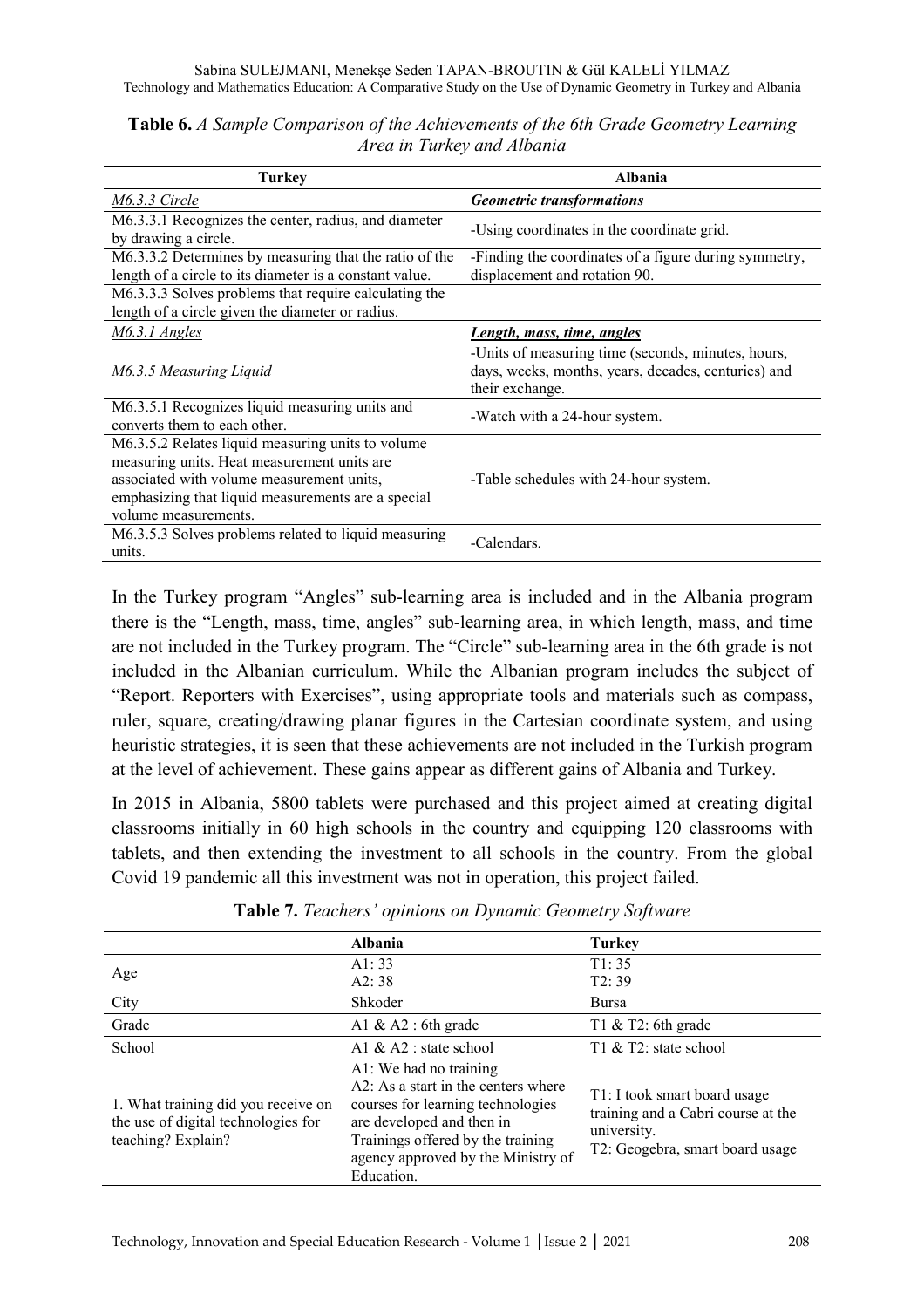| 2. How often and in what situations<br>do you use technology in teaching<br>mathematics? How do you<br>integrate? | A1: Mainly in designing tests. The<br>integration of technology in<br>teaching in the current conditions<br>in Albania is very difficult as there<br>is a lack of material base and<br>textbooks are not adapted for this<br>purpose. Low level of students'<br>knowledge of technology, etc.<br>A2: We have used technology in<br>the subject of mathematics mainly<br>in the presentation of projects and<br>especially in the time of the<br>pandemic. Now we use it more<br>often to show a proof such as the<br>Pythagorean Theorem | T1: I have always used it in<br>distance education.<br>T2: I use it mostly when solving<br>questions. I also used Geogebra at<br>the beginning of geometric figures.                                                                                                                                                                                             |
|-------------------------------------------------------------------------------------------------------------------|------------------------------------------------------------------------------------------------------------------------------------------------------------------------------------------------------------------------------------------------------------------------------------------------------------------------------------------------------------------------------------------------------------------------------------------------------------------------------------------------------------------------------------------|------------------------------------------------------------------------------------------------------------------------------------------------------------------------------------------------------------------------------------------------------------------------------------------------------------------------------------------------------------------|
| 3. Which mathematics subjects do<br>you use Computer Technology<br>programs to teach?                             | A1: Mainly building graphs and<br>themes from statistics<br>A2: Mainly verifications, programs<br>that do different calculations as<br>well as fun games with different<br>mathematical operations.                                                                                                                                                                                                                                                                                                                                      | T1: Apart from the distance<br>education process, I often used<br>technology on subjects such as<br>polygons, angles, prisms,<br>pyramids, reflection, and<br>translation.<br>T2: Prisms, coordinate system,<br>translation and reflection, patterns                                                                                                             |
| 4. Does technology offer good<br>opportunities for you and your<br>students? If so, what are they?                | A1: The obstacles are for the<br>students because there is a part of<br>the students who are not systematic<br>users of ICT, the reason is the lack<br>of internet or its insufficient speed<br>to complete the tasks within the<br>deadlines.<br>A2: Of course, yes. Concepts are<br>better understood and more clearly<br>perceived. The visual side corrects<br>misconceptions that students may<br>create. Through technology,<br>students can immediately check<br>their answers                                                    | T1: It is more appropriate to<br>explain the subject in a visually<br>smoother way. In addition, the<br>lessons made with technological<br>tools are more remarkable.<br>T2: Of course, there is. It facilitates<br>faster and more understandable<br>three-dimensional figures and<br>objects. It is a great advantage to<br>save time and appeal to visuality. |
| 5. Are there any difficulties that<br>technology is causing to you and<br>your students? If so, what are they?    | A1: Addiction to it and its use for<br>non-educational purposes<br>A2: They read less, listen more and<br>work less in notebooks because<br>through the screen many things get<br>ready.                                                                                                                                                                                                                                                                                                                                                 | T1: Often it can be distracting.<br>Some students are busy with other<br>tasks because it eliminates the<br>writing issue. Technology will be<br>beneficial when it is provided to all<br>students on equal terms.<br>T2: None (except internet<br>connection)                                                                                                   |
| 6. How do you think the use of<br>computer technology affects the<br>teaching of mathematics? Please<br>explain?  | A1: It has a positive effect but if<br>developed properly, the acquisition<br>of new concepts and their correct<br>imagination will be greatly<br>improved.<br>A2: Somewhat good because it<br>allows a student who expresses less<br>in class to express himself more<br>through technology.                                                                                                                                                                                                                                            | T1: I think it makes visualization<br>and the teacher's job easier.<br>T2: I think it has a positive effect.<br>However, I think face-to-face<br>training is more beneficial.                                                                                                                                                                                    |

**Table 7 (continued).** *Teachers' opinions on Dynamic Geometry Software*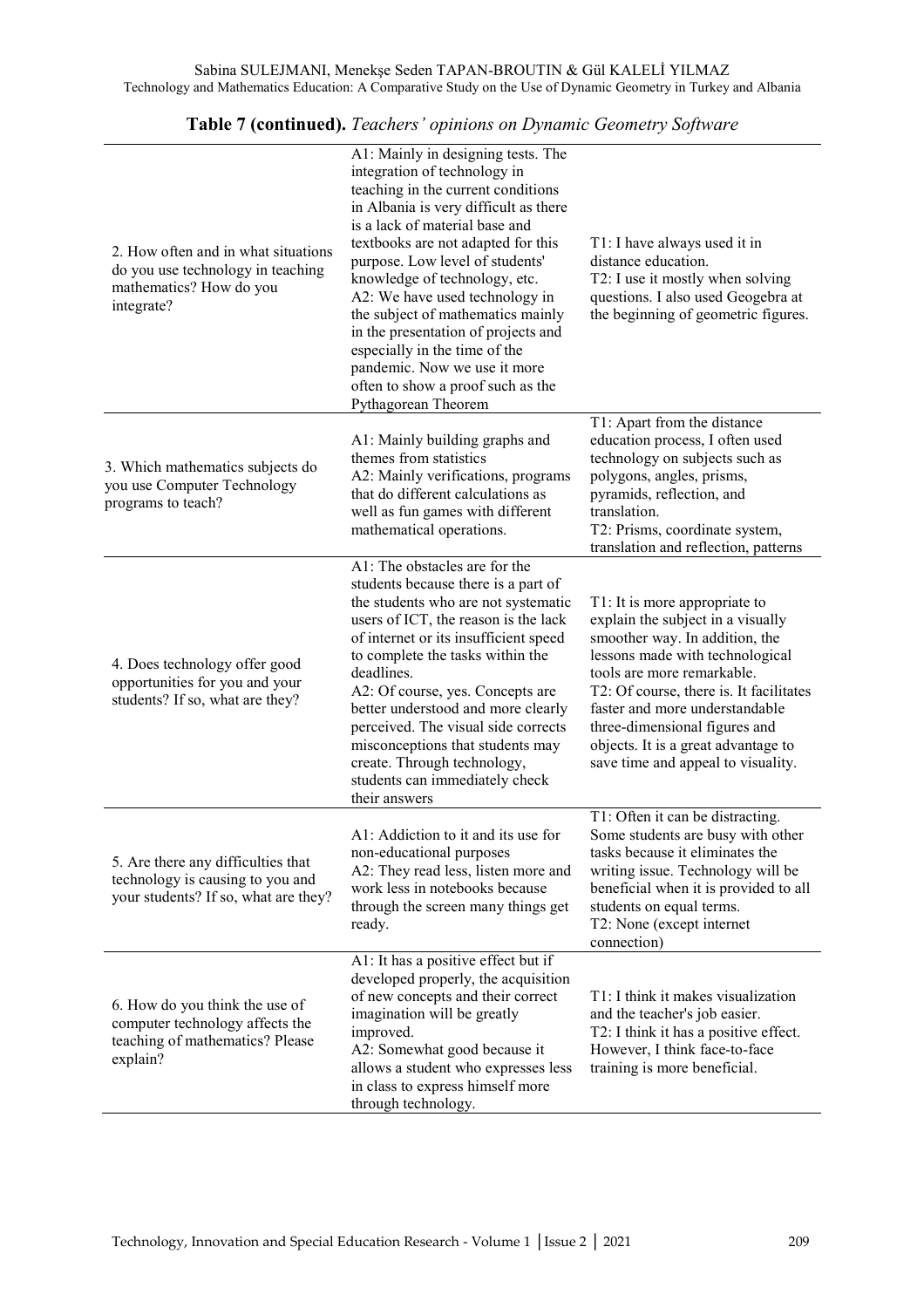| 7. What do you think about<br>whether the use of technology<br>improves mathematics teaching or<br>not?                      | A1: Yes, some programs, I really<br>work with them and I know them<br>well enough during the work I do.<br>A2: It is increasing success because<br>more students are participating in<br>the lesson                                                                                                                                                                                                                                                                                                                                                                                                                                                                                                                                                                                                                                                                                                                              | T1: I don't think technology has<br>increased math education. On the<br>contrary, it may be harmful to an<br>abstract lesson such as<br>mathematics by reducing writing.<br>T2: I do not think that the use of<br>technology increases the teaching<br>of mathematics. |
|------------------------------------------------------------------------------------------------------------------------------|----------------------------------------------------------------------------------------------------------------------------------------------------------------------------------------------------------------------------------------------------------------------------------------------------------------------------------------------------------------------------------------------------------------------------------------------------------------------------------------------------------------------------------------------------------------------------------------------------------------------------------------------------------------------------------------------------------------------------------------------------------------------------------------------------------------------------------------------------------------------------------------------------------------------------------|------------------------------------------------------------------------------------------------------------------------------------------------------------------------------------------------------------------------------------------------------------------------|
| 8. Which of these programs do you<br>use:<br>Geogebra, Cabri, Sketchpad,<br>Mapple, 2D&3D, Teams,<br>smartboard              | A1: Teams, Sketchometry<br>A2: Geogebra, 2D&3D, I do not<br>know Cabri, I am interested in<br>recognizing it as a program if it is<br>available to me from any training<br>agency?                                                                                                                                                                                                                                                                                                                                                                                                                                                                                                                                                                                                                                                                                                                                               | T1: Geogebra, Cabri Geometry<br>T2: Geogebra, I usually use<br>smartboard presentations.                                                                                                                                                                               |
| 9. Why do you prefer to use the<br>above programs? Where did you<br>learn from?                                              | A1: It is an innovation in Albanian<br>schools, a new reconceptualization<br>in teaching/learning.<br>Spontaneously without holding any<br>training.<br>A2: For the use of algebraic<br>formulas. To build 2D and 3D<br>figures accurately.                                                                                                                                                                                                                                                                                                                                                                                                                                                                                                                                                                                                                                                                                      | T1: I use it for more efficient<br>processing of lessons. I know<br>because I took it as a course at<br>university.<br>T2: Theoretically, I prefer to<br>visualize the information given.                                                                              |
| 10. What do you think about the<br>place of computer-assisted<br>mathematics teaching in the<br>curriculum and why? Explain? | A1: In the context of technological<br>developments, the school must also<br>keep pace with the times. The time<br>has come for all classrooms to be<br>equipped with interactive<br>whiteboards and curricula need to<br>be adapted for this purpose. As<br>much training as possible should be<br>done with the pedagogical staff in<br>this regard. The school<br>infrastructure should be adjusted as<br>much as possible.<br>A2: I think that the use of<br>computers in schools should be<br>widely introduced, but not all<br>schools offer the necessary<br>conditions to achieve this good<br>thing in the development of the<br>subject of mathematics. The<br>interest of the students, in general,<br>is driven by technology, so it<br>would be very good if for special<br>classes to use the computer and the<br>necessary programs for a better<br>performance of the students in the<br>subject of mathematics. | T1: The curriculum is very lacking<br>in this regard. A special guide to<br>geometry topics can be made.<br>T2: It has an important place in<br>terms of facilitating the<br>visualization of figures in<br>applications.                                              |

**Table 7 (continued).** *Teachers' opinions on Dynamic Geometry Software*

We conclude that the use of technology can work under good planning and equal conditions. Otherwise, it can do more harm than good. And it turns out that mathematics teaching is better understood with face-to-face education and computer-assisted applications.

It is observed that, with the frequency of using the computer, the opinion on CAMT has changed positively (Yenilmez & Karakuş, 2007). The importance of computer literacy for CAMT should be explained to prospective teachers and if necessary, pre-service and in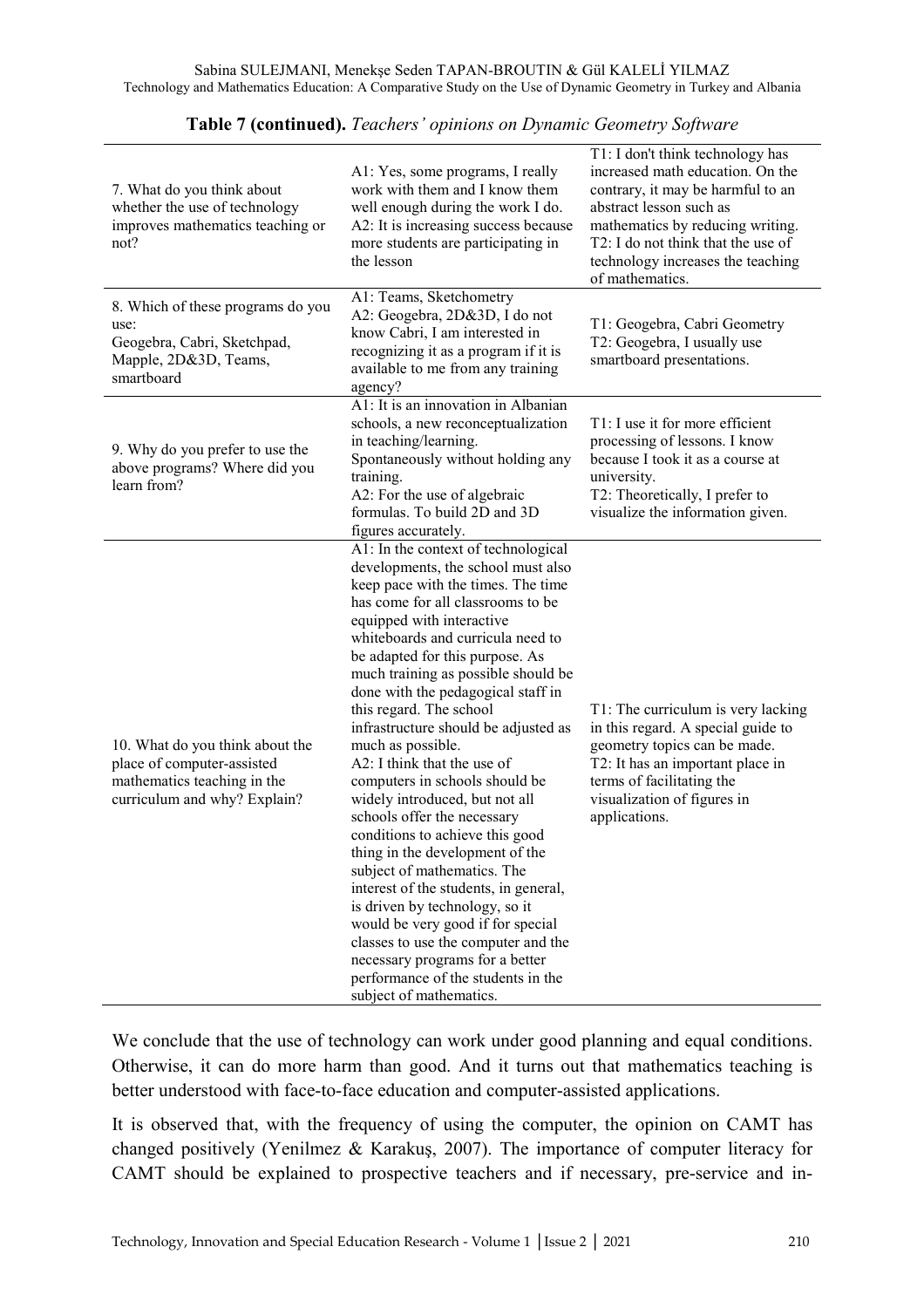service seminars should be given. The use of smart boards in educational environments and computers in schools for computer literacy should be made widespread in order to be able to conduct CAMT in classrooms.

### **4. RESULTS AND DISCUSSION**

In the study, the curriculum of the 6th-grade mathematics textbooks approved by the Ministry of National Education of Turkey and Albania was examined, and a comparative analysis was made between the books. The current situation of Albania has been compared with the situation of Turkey. In Albania's and Turkey's pre-school education is not compulsory, in case if families want to. It is noticed that students who are sent to these schools before starting compulsory education are more ready for education. Compulsory education is free in both countries. However, the books are free from primary school to high school by the Ministry of National Education in Turkey, but in Albania, the books are free only in primary school.

While secondary education in Turkey has a "4+4" system, a "5+4" system is used in Albania.

It has been determined that the annual course hours of the countries compared differ. It has been determined that there are 180 lesson hours in Turkey for the mathematics lesson, and 140 lesson hours at the secondary school level in Albania. In addition, it has been determined that the duration of the lesson is 40 minutes in Turkey and 45 minutes in Albania. Therefore, considering that the duration of a course is similar in both countries, it can be said that mathematics is given more place in an academic year in Turkey.

When the learning areas are compared, it has been determined that there are a total of five learning areas, namely Numbers and Operations, Algebra, Geometry and Measurement, Data Processing, and Probability, in the Turkish secondary school mathematics curriculum. Albanian learning areas consist of a total of five: Numbers, Algebra, Geometry & Space, Measurement, Statistics, and Probability. 6-9 in the Albanian mathematics curriculum. While the learning areas determined for the 1st grade are found at each grade level, it has been determined that in the Turkish mathematics curriculum, the learning area of Algebra starts from the 6th grade, and the probability learning area is started to be applied from the 8th grade.

The sub-learning areas of the Turkish curriculum are higher in number, presented in more detail, and distributed by dividing into two grade levels; It has been concluded that the sublearning areas of the Albanian program are more general, simple, and combined as a single learning area.

It has been determined that there are differences between countries in the sub-learning domains related to the geometry and measurement learning field. In the study conducted by Uğur-Arslan (2015), it was emphasized that the time given to geometry is not enough in the mathematics teaching process, in which deficiencies arise in the case of dealing with the related subjects together in the geometry teaching process according to the Turkey curriculum, and that the geometry subjects are divided into different grade levels. In this study, it was concluded that less time was given to geometry in the mathematics teaching process in the Albanian curriculum.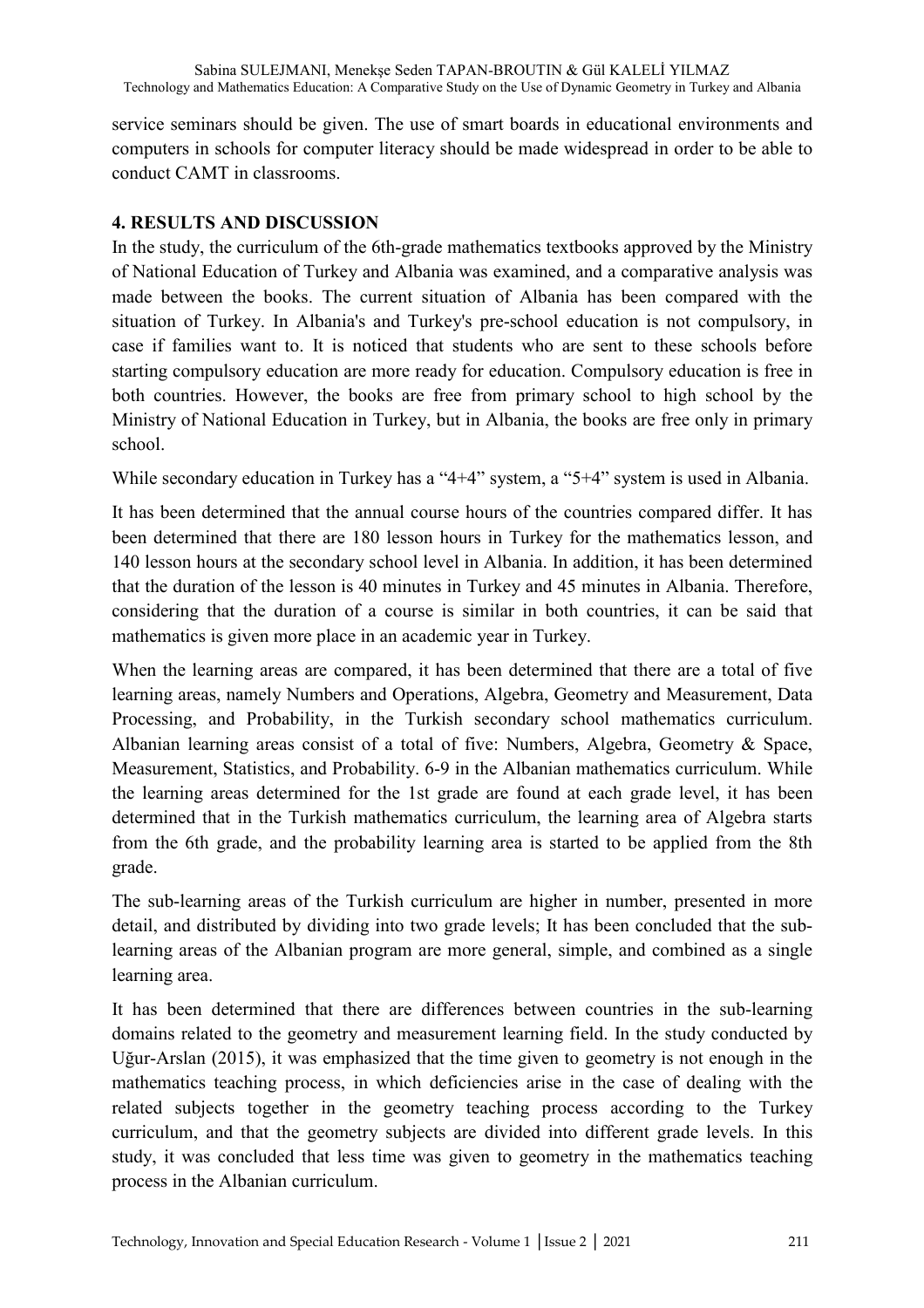It has been determined that the use of calculators is emphasized in some subjects of the Albanian mathematics curriculum. However, no suggestions were found regarding the calculator in the Turkish mathematics curriculum. Ersoy (2003) emphasizes that the education program should include the use of calculators in Turkish schools in mathematics activities. He also draws attention to the fact that the calculator will make a significant contribution to the development of basic skills, conceptual understanding, and developing a positive attitude towards mathematics.

It is an indisputable fact that with the development of technology, conveniences are provided in various parts of life. With the development of technology, its use has been positively received by teachers in the field of education.

Despite the ongoing discussions about the use of technology as a pedagogical tool among academics and policymakers, technology is still not used enough in schools as educational tools (Kurt, 2014). This comment was made in 2014, however, technological tools are not being used enough in secondary schools in Turkey in 2021, and in Albania, we are suffering from a shortage of technology in our education system.,,Books are considered as the traditional method of education which were time-based, now our current educational system is a technology-based system that help students learn efficiently and to boost concentration and engagement; using digital games is easier and more entertaining. In this context, integrating technologies suitable for geometry learning into the education process and designing the learning process with digital games can lead to a more permanent and effective learning environment.

The next generation of teachers needs opportunities to experience and practice technologysupported activities. This will increase motivation, connection, and understanding to effect teaching environments. Teachers who support technology will help to develop these environments. With good planning and on an equal footing, technology can be used effectively. Otherwise, it may be detrimental rather than helpful.This study also concluded the Geogebra software's used in mathematics, especially in Geometry and Algebra, but the teachers find difficulties. In universities, the Geogebra program is taught to the teacher candidates but meanwhile, Geogebra is not used in secondary school programs. Teachers have to be more trained on how to use and explain the Geogebra program, which will help them to be more adopted with Geogebra Software. Availability of technology is a key in enhancing teachers' competence in teaching Geometry.

From the interviews with the teachers, concludes that the successes and shortcomings of the students in Turkey are the weaknesses and strengths of the curricula. And also, it has been revealed that there is a big lack of technology in Albania.

#### **5. RECOMMENDATIONS**

In this context, suggestions for new researches based on the results of the research are given below.

• This study is limited to the comparison of geometry and measurement learning areas of the 6th-grade mathematics curriculum in Turkey and Albania from various perspectives. In future studies, it is recommended to carry out a broad analysis to cover the entire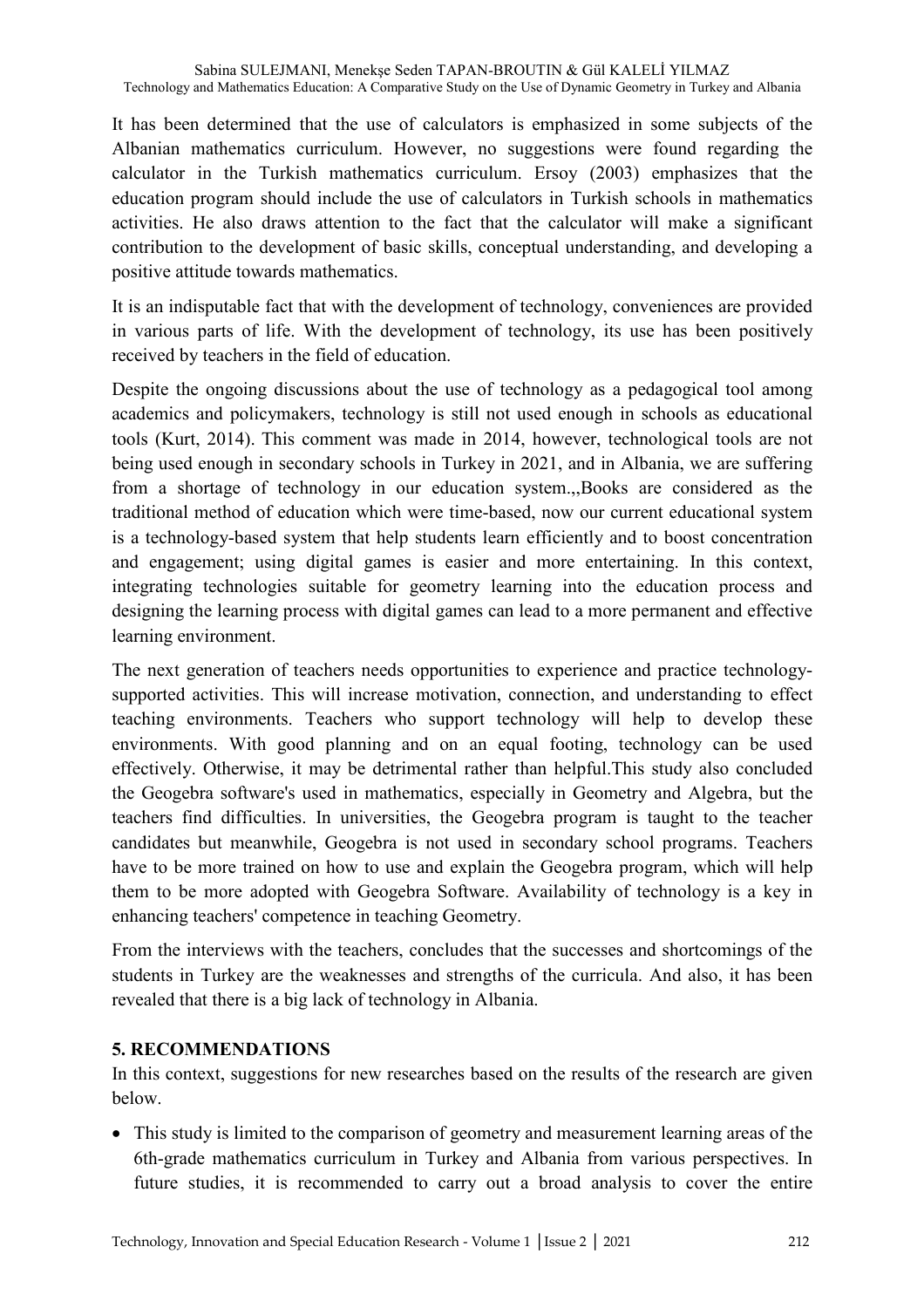mathematic units of the secondary school in the textbooks of the countries to be compared or all of the textbooks.

- Mathematics textbooks of Turkey and Albania and the training programs and competencies of teachers applying mathematics can also be compared.
- In this study, it has been determined that the number of achievements of the Albanian program is high. For this reason, it was deemed appropriate that the number of Albanian gains should be reduced and simplified.
- In this study, a document analysis method was used to collect data. In future studies, interview and observation methods can be used, and "diversification of data" is provided and the validity of the research can be increased significantly.
- Technology and digital programs have indeed developed nowadays, but how about some secondary schools in Eastern Turkey or secondary schools in Albania. What can we do for lacking technology systems in these secondary schools in Eastern Turkey and Albania?
- The education system of each country may differ. When countries encounter a problem in their education system, they investigate how other countries solve the problems. Comparisons can be made with other countries that are successful in the field of mathematics education.
- In this study, secondary school programs in Turkey and Albania were examined together and details could not be entered in terms of subject breadth. Therefore, each country can be examined in-depth for secondary school mathematics curriculums separately.

### **6. ABOUT THE AUTHORS**

**Sabina SULEJMANI**: He is from Albania, completed undergraduate education in Mathematics Education at Uludag University Faculty of Educational Sciences. She is currently studying master's degree at Bursa Uludag University on the use of technological programs in Mathematics Education. As part of her career in the coming years, she is planning to continue my efforts to adapt the developments in technology to mathematics education in order to offer a more useful education curriculum in mathematics education to future generations.

**Menekşe Seden TAPAN-BROUTIN**: Assoc. Prof. Dr. TAPAN-BROUTIN is a researcher and teacher trainer in mathematics education at Bursa Uludag University. She received her Ph.D. in 2006 in the field of informatics and didactics of mathematics at Joseph Fourier Grenoble 1 University in France. Her main research interests concern Euclidian geometry, geometry teaching and learning, use of dynamic geometry softwares, and argumentation in mathematics education.

**Gul KALELI-YILMAZ**: Assoc. Prof. Dr. YILMAZ works as an associate professor at Bursa Uludag University. She received her undergraduate and graduate degrees (Ph.D. in 2012) in the field of mathematics teaching from Karadeniz Technical University. Her research is mainly on technological pedagogical content knowledge, mathematics, and geometry education. She has journal articles published in international and national indexes, book chapters, and papers presented to international meetings.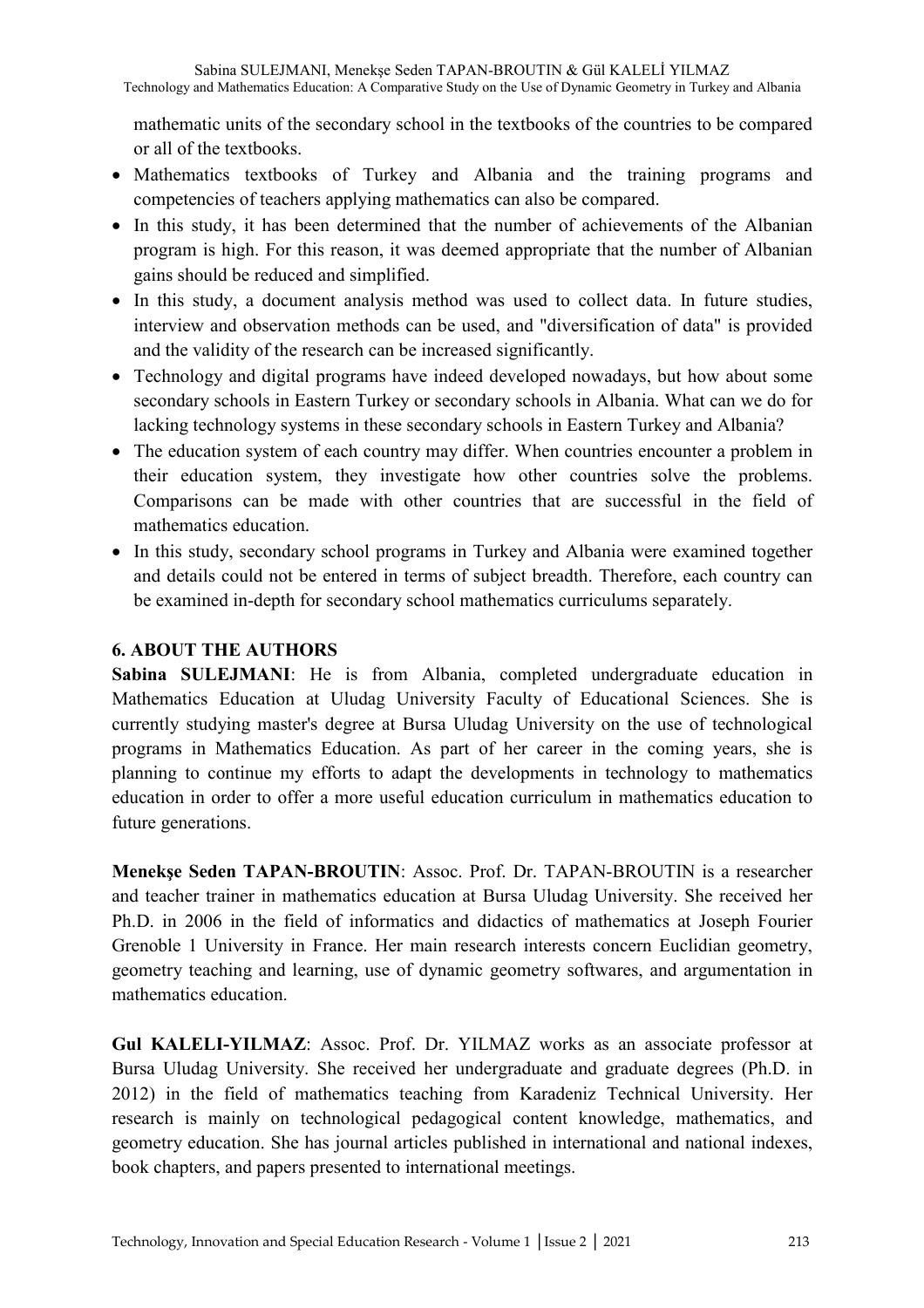### **7. References**

Amet-İsmail, E., Tapan-Broutin, M.S., Kaleli-Yılmaz, G. (2019). *Comparative analysis of mathematics textbooks in Turkey and Greece: The example of Pythagorean Theorem and how it is grounded.* 2 nd International Congress On New Horizons In Education And Social Sciences, (June 18-19, 2019), Istanbul-Turkey.

Curri, E. (2012). *Using computer technology in teaching and learning mathematics in an Albanian upper secondary school.* (Master's Thesis), Faculty of Engineering and Science. University of Agder.

Çiçek, Y. , Kuzu, O. & Çalışkan, N. (2021). A comparison of mathematics curriculum of Turkey and Germany in the context of geometry learning domain. *Istanbul Aydın University Journal of Social Sciences, 13*(1), 225-260.

Ejupi, B. (2021). *The future of education and digital technologies*. Faculty of Information Systems, University of Business and Technology in Kosovo.

Eker, S. (2020). Introduction of the education system of the federal republic of Germany and its comparison with the Turkish education system. *Think Sociologically, 5*(2), 113-126.

Erbilgin, E. & Boz, B. (2013). A comparison of mathematics teacher training programs in Turkey, Finland, Japan, and Singapore. *Journal of Hacettepe University Faculty of Education (H. U. Journal of Education), Special 1,* 156-170.

Gjonbalaj, Q. & Gjoka, L. (2018). Engineering mathematics and modern technology. *International Journal of Educational Technology and Learning, 2*(1), 8-13.

Güzel, İ., Karataş, İ. & Çetinkaya, B. (2010). Comparison of secondary education mathematics curriculum: Turkey, Germany and Canada. *Turkish Journal of Computer and Mathematics Education, 1* (3), 309-325.

Khalidova, E. S. & Tapan-Broutin, M. S. (2017). A comparative study on Turkey-Kazakhstan elementary mathematics textbooks. *Abant İzzet Baysal University Journal of the Faculty of Education, 17*(4), 1957-1973.

Koçoğlu, E. (2021). The effect of social studies courses on digital self formation in Turkey. *The Asian Institute of Research Education Quarterly Reviews*, *4*(3), 261-270.

Mendee, A. (2020). *A comparative study of secondary education systems in Mongolia and Turkey.* (Master's Thesis), Educational Sciences, Educational Administration, Inspection, Planning and Economics Program. Institute of Educational Sciences, Hacettepe University, Ankara